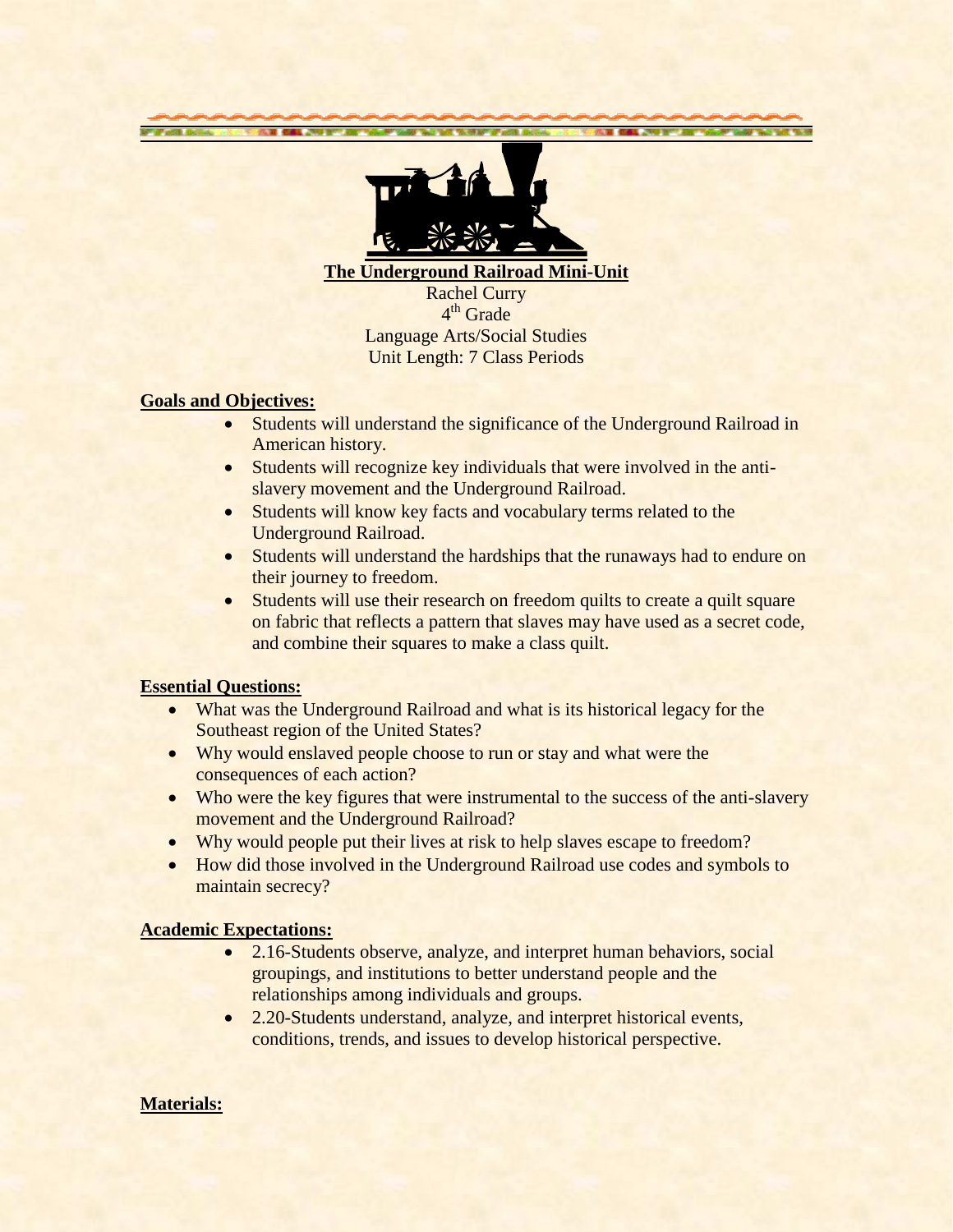- Access to the internet
- 6x6 white fabric squares
- 6x6 white drawing paper
- Needles and thread
- Markers
- Notebook paper

# **Literature/Video Resources:**

- Barefoot Escape on the Underground Railroad by Pamela Edwards
- Sweet Clara and the Freedom Quilt by Deborah Hopkinson
- Regions Adventures In Time and Place, McGraw Hill, pp. 118-125
- "Freedom's Trail"—article: Nonfiction Passages With Graphic Organizers for Independent Practice, Scholastic, pp.27-29
- If You Traveled on the Underground Railroad by Ellen Levine
- Freedom River by Doreen Rappaport
- Aunt Harriet's Underground Railroad in the Sky by Faith Ringgold
- Follow The Drinking Gourd by Jeanette Winter
- Two Tickets to Freedom by Florence Freedman
- "Wanted Dead or Alive" The True Story of Harriet Tubman by Ann **McGoven**
- Reading Rainbow, "Follow the Drinking Gourd"-video
- "Race To Freedom-The Story Of The Underground Railroad", Xenon Entertainment Group-video
- "Steal Away-Songs of the Underground Railroad" by Kim and Reggie Harris (play during quiet student work times)
- [www.discovery.com/quizzes-](http://www.discovery.com/quizzes-) "Stitch in Time" anticipation guide/pretest
- "Underground Railroad" Unit-Interact Simulation Program
- \*\*\*\*Store books in special area so that students may read during independent reading time. Try to have multiple copies if possible.

# **Procedure:**



- 1. Do an "admit slip" to assess what students already know about the UGRR. Use this for the "know" column of the KWL and read aloud whole class.
- 2. Give students 5 minutes to complete "Stitch in Time" pretest.
- 3. Complete "what" column of KWL chart.
- 4. Read aloud and discuss pp. 8-22 of If You Traveled on the Underground Railroad and discuss.
- 5. Pass out and discuss glossary of terms from Interact Simulation Program.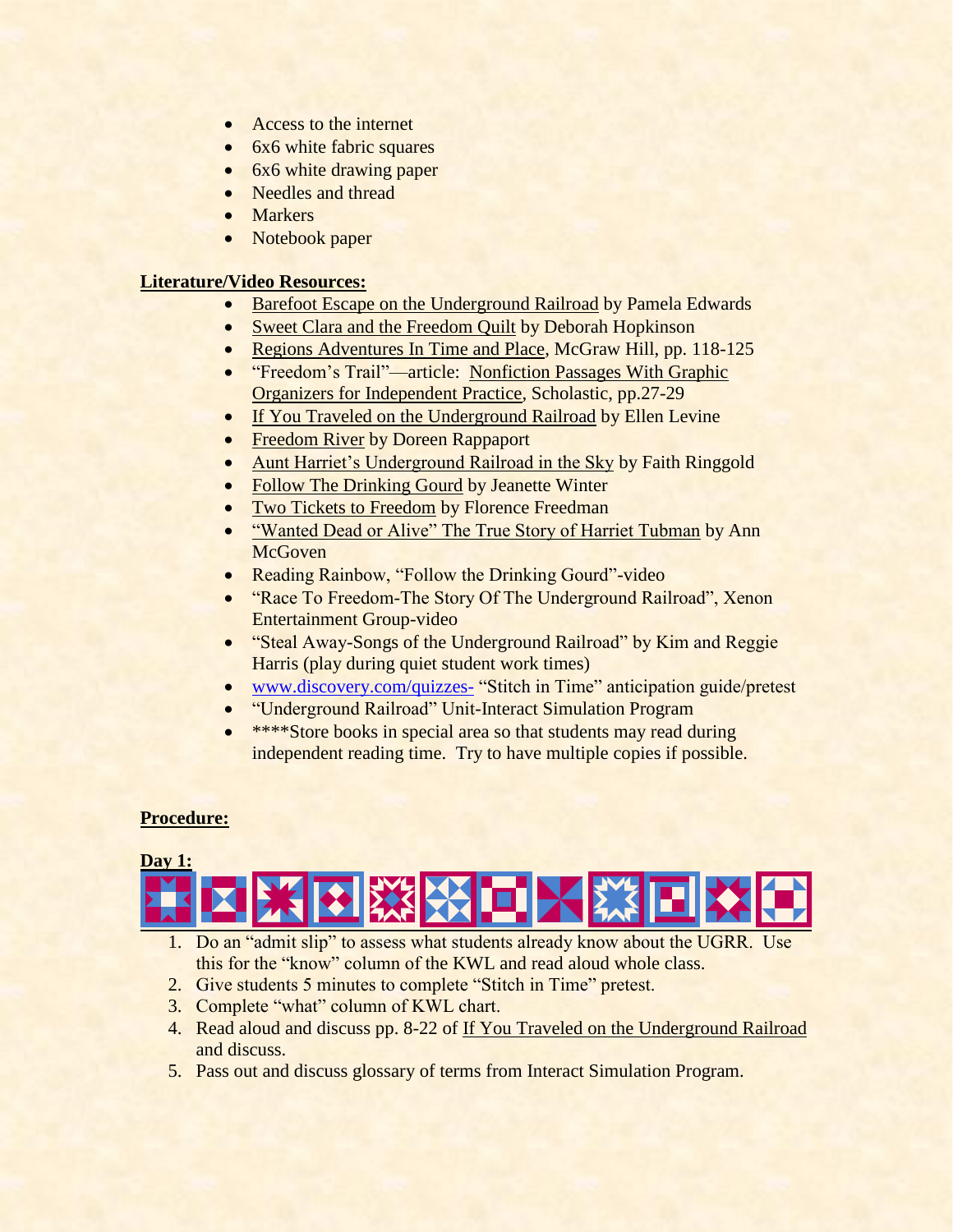• Read aloud and discuss Barefoot Escape on the Underground Railroad and Follow The Drinking Gourd. Students record key facts that they learned about slavery/UGRR on notebook paper.

# **Day 2:**



- 1. Read aloud Sweet Clara and the Freedom Quilt and discuss.
- 2. Students research quilt patterns on the Internet and choose one that appeals to them.
- 3. Students trace and color pattern on 6x6 white paper.
- 4. Students color design on 6x6 white cloth and using a needle and thread sew the squares together to make a "Freedom Quilt."
- 5. Students will also assist a first grade class in completing step 4.

**Day 3:**



- 1. Watch the movie, "Race To Freedom The Story of the Underground Railroad."
- 2. Students take notes on key information as they watch. Stop video periodically to clarify and explain points as needed.

#### **Day 4:**



- 1. Read aloud and discuss the article, "Freedom's Trail."
- 2. Students answer multiple choice questions and short answer question.
- 3. Check and discuss whole class.
- 4. Assign pp. 118-125 in Regions textbook for homework.

**Day 5:**



- 1. Read aloud and discuss pp. 118-125 from Regions textbook.
- 2. Students complete Think About It questions #1-3 on p. 125.
- 3. Students watch the Reading Rainbow, "Follow The Drinking Gourd" and take notes while viewing.



- 1. Using books, notes, and handouts, students work in groups to write 6 possible quiz questions.
- 2. Complete "L" on KWL